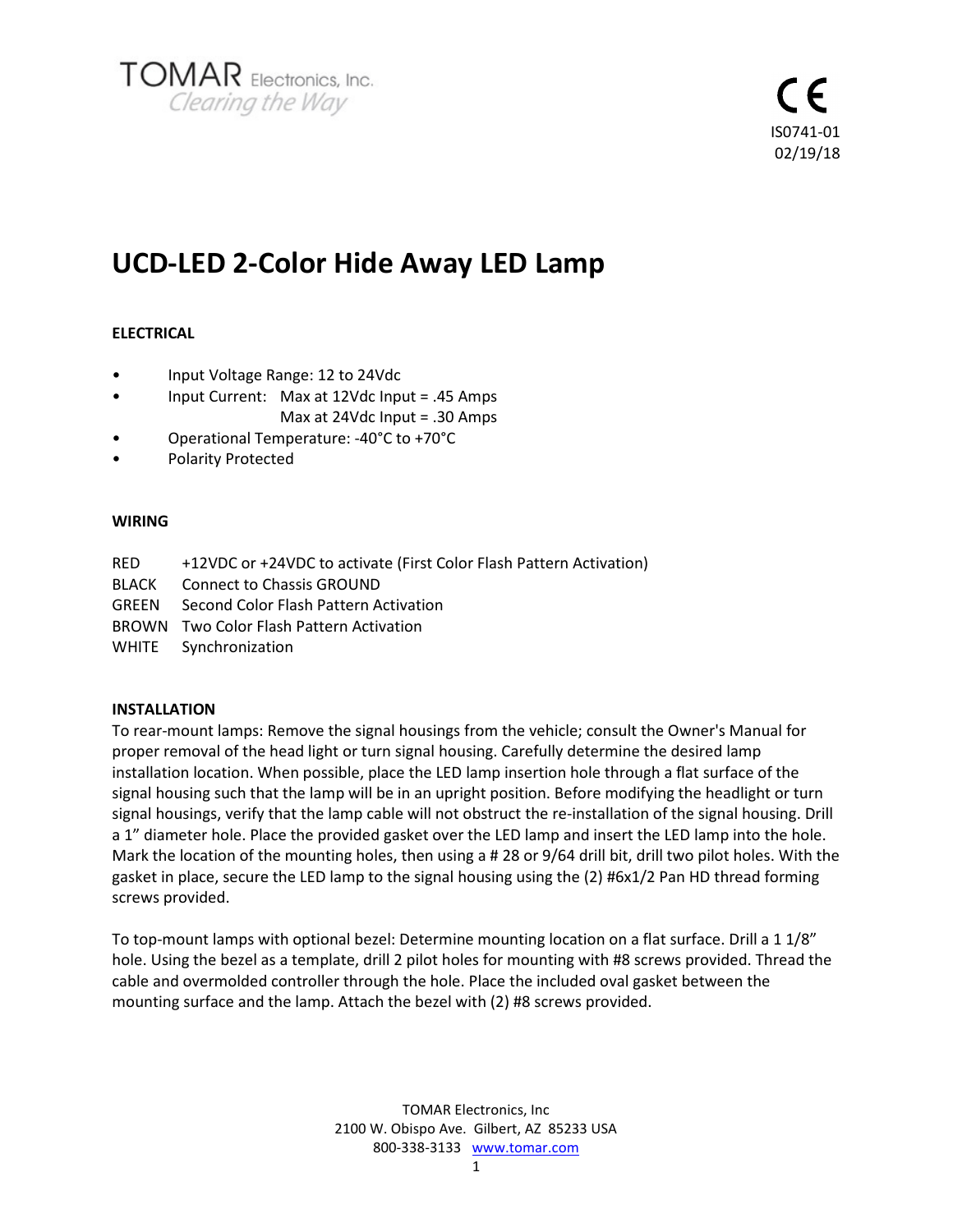

#### **PROGRAMMING INSTRUCTIONS**

# **Selecting the First Color Flash Pattern**

Attach the BLACK wire to ground, apply +VDC to the WHITE and RED wires simultaneously, hold for at least 2 seconds. The First Color LEDs will flash 3 times to indicate you have entered flash pattern selection mode. While maintaining power to the RED wire, remove the WHITE wire from +VDC.

# **Cycle Forward**

Intermittently short the WHITE wire once to +VDC then release. Repeat until the desired flash pattern is selected.

# **Cycle Backward**

Intermittently short the WHITE wire twice to +VDC in less than one second. Repeat until the desired flash pattern is selected.

# **Reset To Flash Pattern #1 and Set Reduced Intensity Mode**

Apply +VDC to the WHITE wire for at least 3 seconds then release. The First Color LEDs will flash 2 times to indicate that you have reset the flash pattern selection to pattern #1. Remove power from WHITE wire and the unit will operate in the currently selected flash pattern.

**Note:** If the unit was in normal brightness mode it will now be in reduced brightness mode. Repeat the above step to place the unit back into normal brightness mode.

#### **Selecting the Second Color Flash Pattern**

Attach the BLACK wire to ground, apply +VDC to the WHITE, GREEN and RED wires simultaneously, hold for at least 2 seconds. The Second Color LEDs will flash 4 times to indicate you have entered flash pattern selection mode. While maintaining power to the RED and GREEN wires, remove the WHITE wire from +VDC.

#### **Cycle Forward**

Intermittently short the WHITE wire (tap) once to +VDC then release. Repeat until the desired flash pattern is selected.

#### **Cycle Backward**

Intermittently short the WHITE wire (tap) twice to +VDC in less than one second. Repeat until the desired flash pattern is selected.

#### **Reset To Flash Pattern #10 and Set Reduced Intensity Mode**

Apply +VDC to the WHITE wire for at least 3 seconds then release. The Second Color LEDs will flash 2 times to indicate that you have reset the flash pattern selection to pattern # 10. Remove power from WHITE wire and the unit will operate in the currently selected flash pattern.

> TOMAR Electronics, Inc 2100 W. Obispo Ave. Gilbert, AZ 85233 USA 800-338-3133 www.tomar.com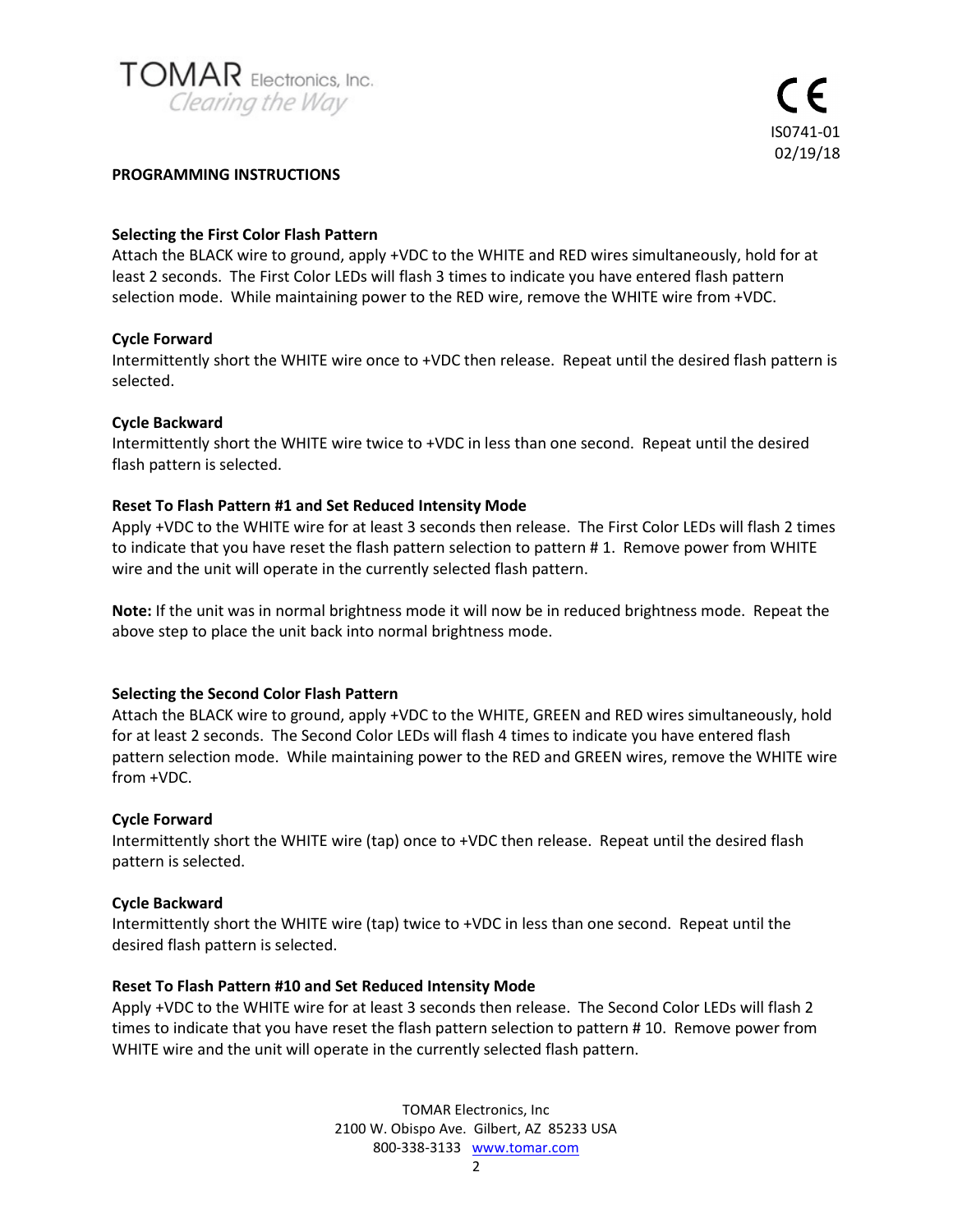



**Note:** If the unit was in normal brightness mode it will now be in reduced brightness mode. Repeat the above step to place the unit back into normal brightness mode.

# **Selecting the Two Color Flash Pattern**

Attach the BLACK wire to ground, apply +VDC to the WHITE, BROWN and RED wires simultaneously, hold for at least 2 seconds. The First Color LEDs will flash 5 times to indicate you have entered flash pattern selection mode. While maintaining power to the RED and BROWN wires, remove the WHITE wire from +VDC.

# **Cycle Forward**

Intermittently short the WHITE wire (tap) once to +VDC then release. Repeat until the desired flash pattern is selected.

#### **Cycle Backward**

Intermittently short the WHITE wire (tap) twice to +VDC in less than one second. Repeat until the desired flash pattern is selected.

# **Reset To Flash Pattern #1 and Set Reduced Intensity Mode**

Apply +VDC to the WHITE wire for at least 3 seconds then release. The First Color LEDs will flash 2 times to indicate that you have reset the flash pattern selection to pattern #1. Remove power from WHITE wire and the unit will operate in the currently selected flash pattern.

**Note:** If the unit was in normal brightness mode it will now be in reduced brightness mode. Repeat the above step to place the unit back into normal brightness mode.

#### **Synchronize iLED Warning Lamps**

To synchronize, first select a flash pattern and program each lamp to the same flash pattern. Unpredictable results will occur if synchronized lamps have different flash patterns selected. Connect the WHITE Sync wire to the Sync wires of up to 10 synchronizable iLED lamps. The 7x9 lamps are equivalent to 2 lamp units, when determining the number of lamps to synchronize. Do not exceed 100 feet of wire between the furthest synchronized units. For best results connect the BLACK wire to Chassis Ground.

> TOMAR Electronics, Inc 2100 W. Obispo Ave. Gilbert, AZ 85233 USA 800-338-3133 www.tomar.com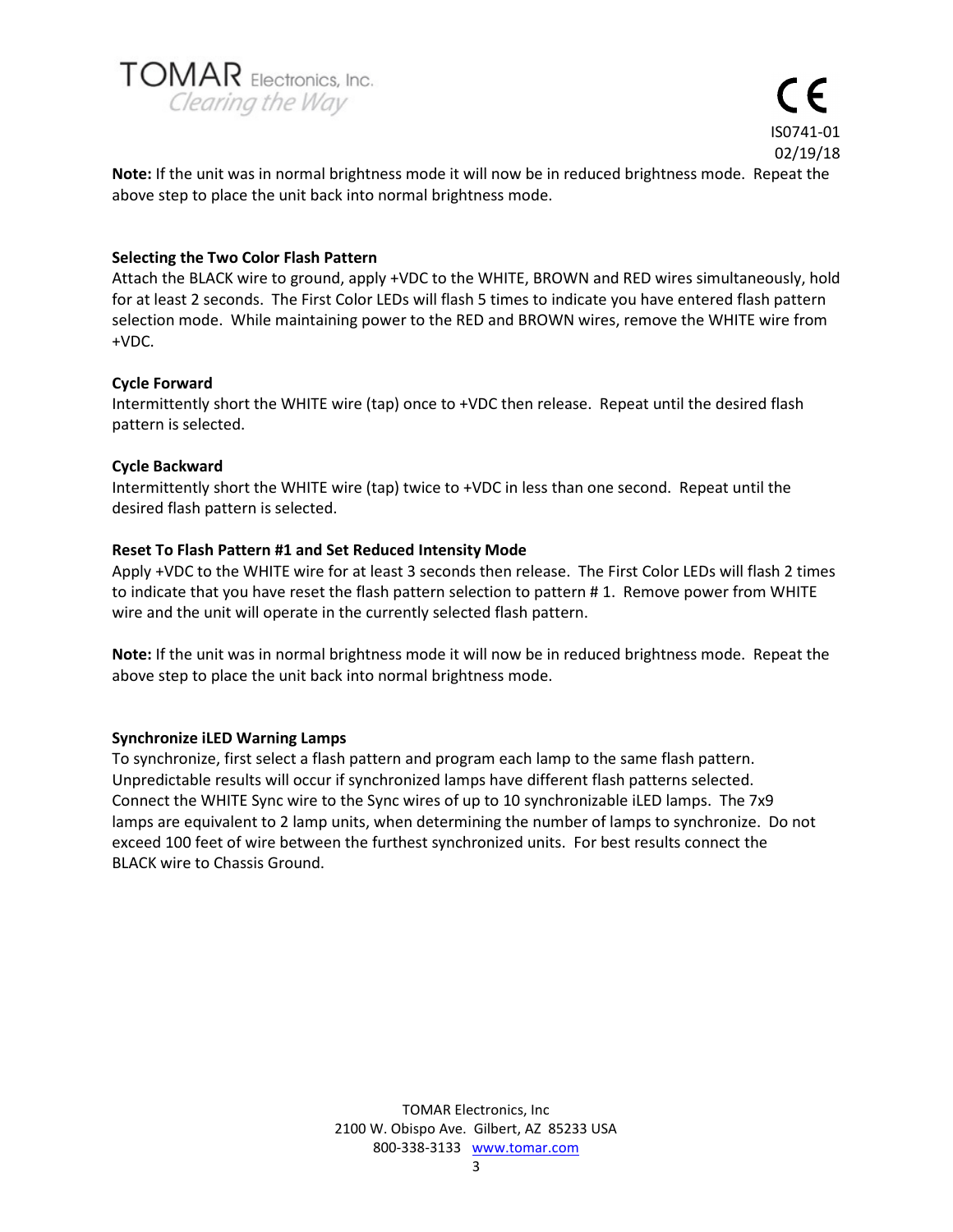

# **FLASH PATTERNS - Individual Color (First or Second):**

| 1. |                                  |  | NEOBE FLASH 150 FPM PHASE 0 (First Color Default)      |
|----|----------------------------------|--|--------------------------------------------------------|
| 2. | NEOBE FLASH 120 FPM PHASE 0      |  |                                                        |
|    | 3. NEOBE FLASH 75 FPM PHASE 0    |  |                                                        |
|    | 4. DOUBLE FLASH 250 FPM PHASE 0  |  |                                                        |
|    | 5. DOUBLE FLASH 125 FPM PHASE 0  |  |                                                        |
|    | 6. DOUBLE FLASH 75 FPM PHASE 0   |  |                                                        |
|    | 7. SINGLE FLASH 375 FPM PHASE 0  |  |                                                        |
|    | 8. SINGLE FLASH 150 FPM PHASE 0  |  |                                                        |
|    | 9. SINGLE FLASH 120 FPM PHASE 0  |  |                                                        |
|    |                                  |  | 10. SINGLE FLASH 75 FPM PHASE 0 (Second Color Default) |
|    | 11. NEOBE FLASH 150 FPM PHASE 1  |  |                                                        |
|    | 12. NEOBE FLASH 120 FPM PHASE 1  |  |                                                        |
|    | 13. NEOBE FLASH 75 FPM PHASE 1   |  |                                                        |
|    | 14. DOUBLE FLASH 250 FPM PHASE 1 |  |                                                        |
|    | 15. DOUBLE FLASH 125 FPM PHASE 1 |  |                                                        |
|    | 16. DOUBLE FLASH 75 FPM PHASE 1  |  |                                                        |
|    | 17. SINGLE FLASH 375 FPM PHASE 1 |  |                                                        |
|    | 18. SINGLE FLASH 150 FPM PHASE 1 |  |                                                        |
|    | 19. SINGLE FLASH 120 FPM PHASE 1 |  |                                                        |
|    | 20. SINGLE FLASH 75 FPM PHASE 1  |  |                                                        |
|    | 21. STEADY BURN                  |  |                                                        |
|    |                                  |  | 22. MULTI FLASH 1 PHASE 0 (PATTERNS 1, 4, 7, 1)        |
|    |                                  |  | 23. MULTI FLASH 2 PHASE 0 (PATTERNS 3, 5, 8, 10)       |
|    |                                  |  | 24. MULTI FLASH 1 PHASE 1 (PATTERNS 11, 14, 17, 11)    |
|    |                                  |  | 25. MULTI FLASH 2 PHASE 1 (PATTERNS 13, 15, 18, 20)    |